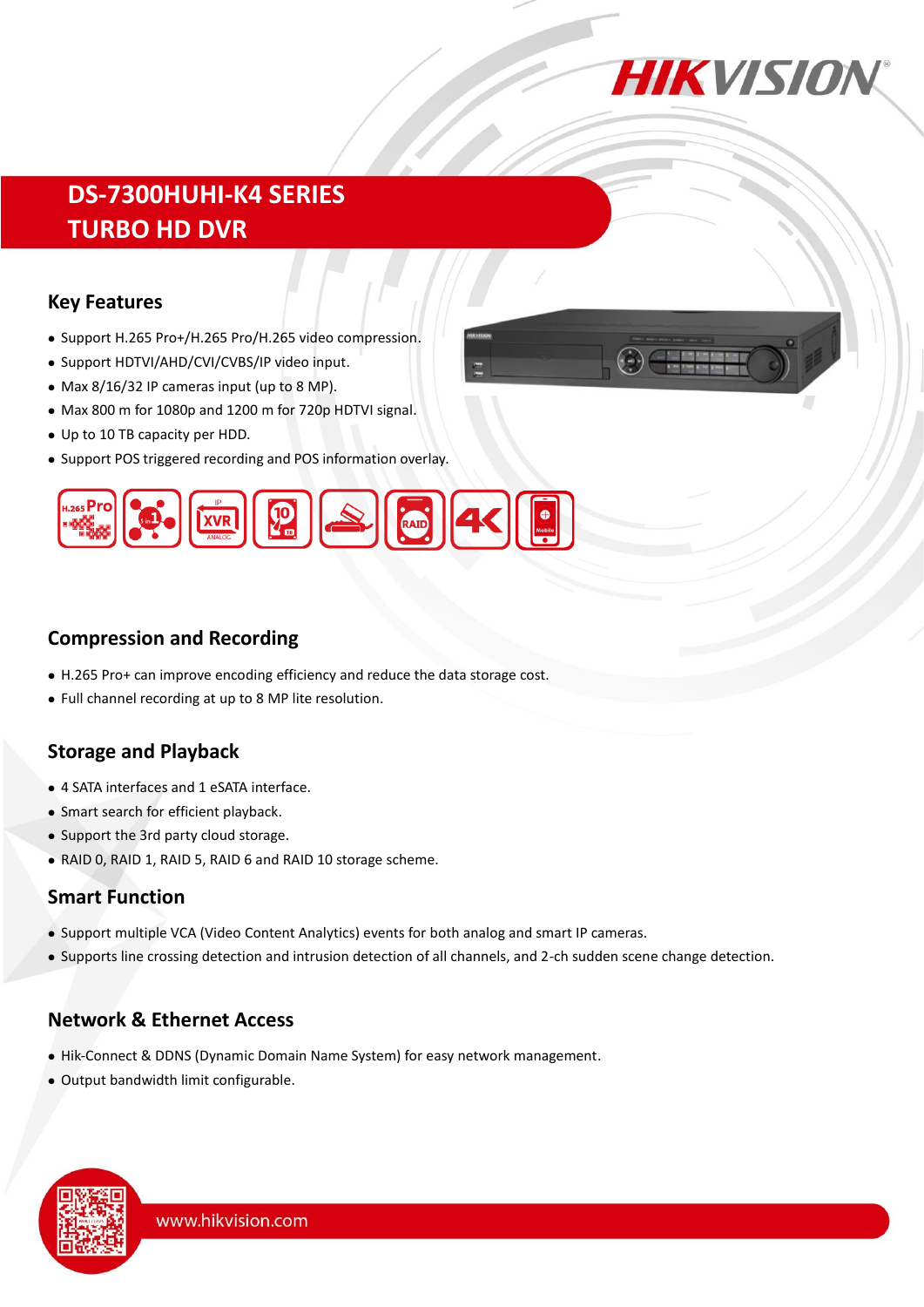

# **Specifications**

| <b>Model</b>               | <b>DS-7304HUHI-K4</b>                                                        | <b>DS-7308HUHI-K4</b>                                                      | <b>DS-7316HUHI-K4</b> |  |  |  |
|----------------------------|------------------------------------------------------------------------------|----------------------------------------------------------------------------|-----------------------|--|--|--|
| <b>Recording</b>           |                                                                              |                                                                            |                       |  |  |  |
| <b>Video compression</b>   | H.265 Pro+/H.265 Pro/H.265/H.264+/H.264                                      |                                                                            |                       |  |  |  |
| <b>Encoding resolution</b> | 8 MP/5 MP/4 MP/3 MP/1080p/720p/WD1/4CIF/VGA/CIF                              |                                                                            |                       |  |  |  |
|                            | Main stream:                                                                 |                                                                            |                       |  |  |  |
|                            | 8 MP@8fps/5 MP@12fps; 4 MP@ 15fps; 3 MP@18fps;                               |                                                                            |                       |  |  |  |
| <b>Frame rate</b>          | 1080p/720p/WD1/4CIF/VGA/CIF@25fps (P)/30fps (N)                              |                                                                            |                       |  |  |  |
|                            | Sub-stream:                                                                  |                                                                            |                       |  |  |  |
|                            | WD1/4CIF/CIF@25fps (P)/30fps (N)                                             |                                                                            |                       |  |  |  |
| Video bit rate             | 32 Kbps to 10 Mbps                                                           |                                                                            |                       |  |  |  |
| <b>Dual stream</b>         | Support                                                                      |                                                                            |                       |  |  |  |
| <b>Stream type</b>         | Video, Video & Audio                                                         |                                                                            |                       |  |  |  |
| <b>Audio compression</b>   | G.711u                                                                       |                                                                            |                       |  |  |  |
| <b>Audio bit rate</b>      | 64 Kbps                                                                      |                                                                            |                       |  |  |  |
| <b>Video and Audio</b>     |                                                                              |                                                                            |                       |  |  |  |
|                            | 4-ch (up to 8-ch)                                                            | 8-ch (up to 16-ch)                                                         | 16-ch (up to 32-ch)   |  |  |  |
| IP video input             | Up to 8 MP resolution                                                        |                                                                            |                       |  |  |  |
|                            | Support H.265+/H.265/H.264+/H.264 IP cameras                                 |                                                                            |                       |  |  |  |
|                            | $4$ -ch                                                                      | $8$ -ch                                                                    | $16$ -ch              |  |  |  |
| Analog video input         | BNC interface (1.0 Vp-p, 75 $\Omega$ ), supporting coaxitron connection      |                                                                            |                       |  |  |  |
| <b>HDTVI input</b>         | 8 МР, 5 МР, 4 МР, 3 МР, 1080р25, 1080р30, 720р25, 720р30, 720р50, 720р60     |                                                                            |                       |  |  |  |
| <b>AHD input</b>           | 5 MP, 4 MP, 720p25, 720p30, 1080p25, 1080p30                                 |                                                                            |                       |  |  |  |
| <b>HDCVI input</b>         | 4 MP, 720p25, 720p30, 1080p25, 1080p30                                       |                                                                            |                       |  |  |  |
| <b>CVBS input</b>          | Support                                                                      |                                                                            |                       |  |  |  |
| <b>CVBS output</b>         | 1-ch, BNC (1.0 Vp-p, 75 Ω), resolution: PAL: 704 × 576, NTSC: 704 × 480      |                                                                            |                       |  |  |  |
| HDMI1/VGA output           |                                                                              | 1-ch, 1920 × 1080/60Hz, 1280 × 1024/60Hz, 1280 × 720/60Hz, 1024 × 768/60Hz |                       |  |  |  |
|                            | 1-ch, 4K (3840 × 2160)/30Hz, 2K (2560 × 1440)/60Hz, 1920 × 1080/60Hz, 1280 × |                                                                            |                       |  |  |  |
| <b>HDMI2 output</b>        | 1024/60Hz, 1280 × 720/60Hz, 1024 × 768/60Hz                                  |                                                                            |                       |  |  |  |
| <b>Audio input</b>         | 4-ch, RCA (2.0 Vp-p, 1 KΩ)                                                   |                                                                            |                       |  |  |  |
| <b>Audio output</b>        | 2-ch, RCA (Linear, $1 K\Omega$ )                                             |                                                                            |                       |  |  |  |
| Two-way audio              | 1-ch, RCA (2.0 Vp-p, 1 $K\Omega$ ) (independent)                             |                                                                            |                       |  |  |  |
| Synchronous playback       | $4$ -ch                                                                      | 8-ch                                                                       | $16$ -ch              |  |  |  |
| <b>Network</b>             |                                                                              |                                                                            |                       |  |  |  |
| <b>Remote connections</b>  | 128                                                                          |                                                                            |                       |  |  |  |
| <b>Network protocols</b>   | TCP/IP, PPPoE, DHCP, Hik-Connect, DNS, DDNS, NTP, SADP, NFS, iSCSI, UPnP™,   |                                                                            |                       |  |  |  |
|                            | HTTPS, ONVIF, SNMP                                                           |                                                                            |                       |  |  |  |
| <b>Network interface</b>   | 2, RJ45 10M/100M/1000M self-adaptive Ethernet interface                      |                                                                            |                       |  |  |  |
| <b>Auxiliary interface</b> |                                                                              |                                                                            |                       |  |  |  |
| <b>SATA</b>                | 4 SATA interfaces                                                            |                                                                            |                       |  |  |  |
| eSATA                      | Support                                                                      |                                                                            |                       |  |  |  |
| Capacity                   | Up to 10 TB capacity for each disk                                           |                                                                            |                       |  |  |  |
| Serial interface           | RS-232, RS-485 (full-duplex), Keyboard                                       |                                                                            |                       |  |  |  |
| Alarm in/out               | 16/4                                                                         |                                                                            |                       |  |  |  |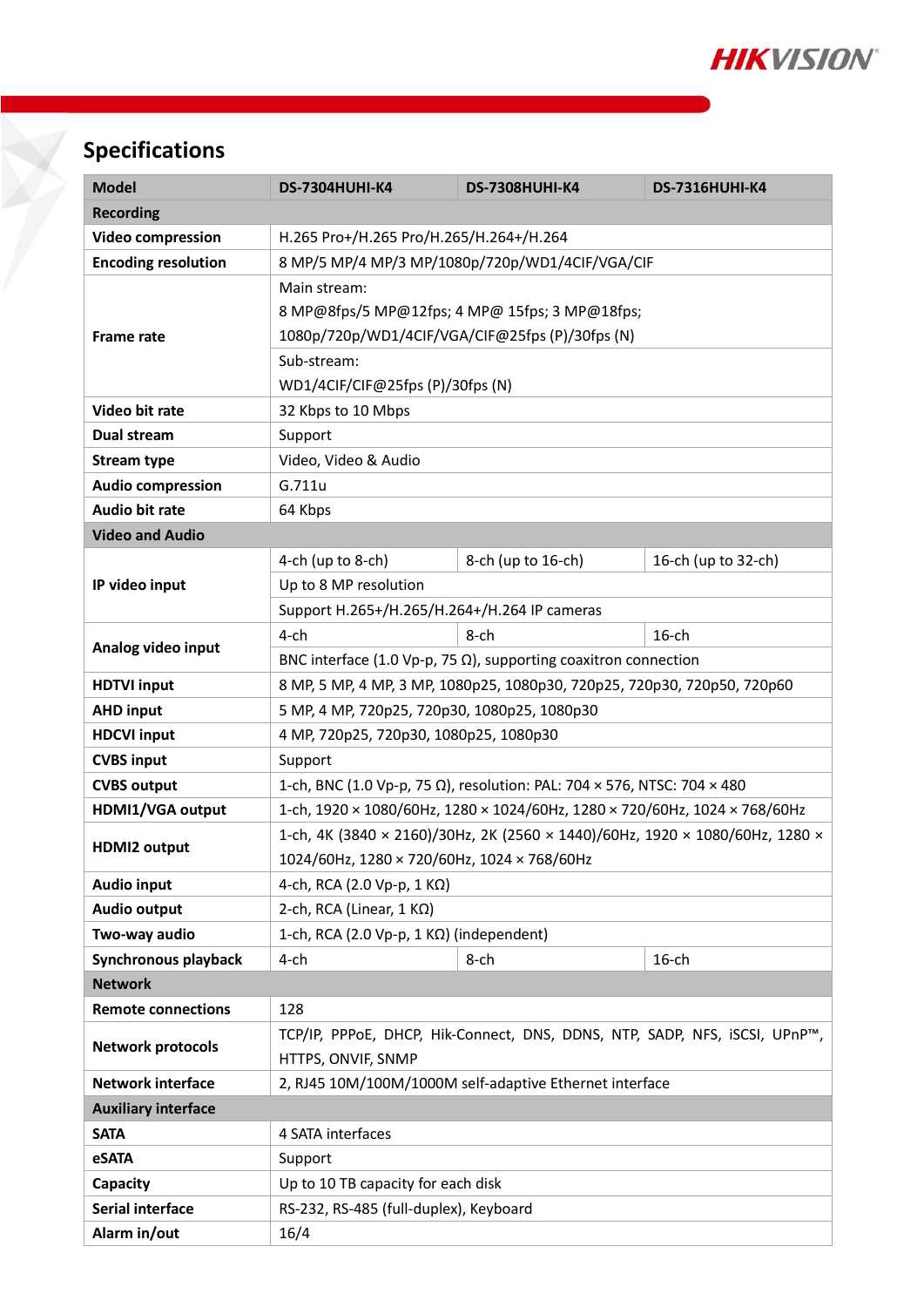

| <b>USB</b> interface                 | Front panel: $2 \times$ USB 2.0                                      |             |             |  |
|--------------------------------------|----------------------------------------------------------------------|-------------|-------------|--|
|                                      | Rear panel: $1 \times$ USB 3.0                                       |             |             |  |
| General                              |                                                                      |             |             |  |
| <b>Power supply</b>                  | 100 to 240 VAC, 50 to 60 Hz, 1.2 A                                   |             |             |  |
| Consumption                          |                                                                      |             |             |  |
| (without HDD)                        | $<$ 35 W                                                             | $\leq$ 45 W | $\leq 65$ W |  |
| <b>Working temperature</b>           | -10 °C to +55 °C (+14 °F to +131 °F)                                 |             |             |  |
| <b>Working humidity</b>              | 10% to 90%                                                           |             |             |  |
| Dimensions ( $W \times D \times H$ ) | $445 \times 390 \times 70$ mm (17.5 $\times$ 15.4 $\times$ 2.8 inch) |             |             |  |
| <b>Weights (without HDD)</b>         | ≤ 5 kg $(11.0 \text{ lb})$                                           |             |             |  |

Y